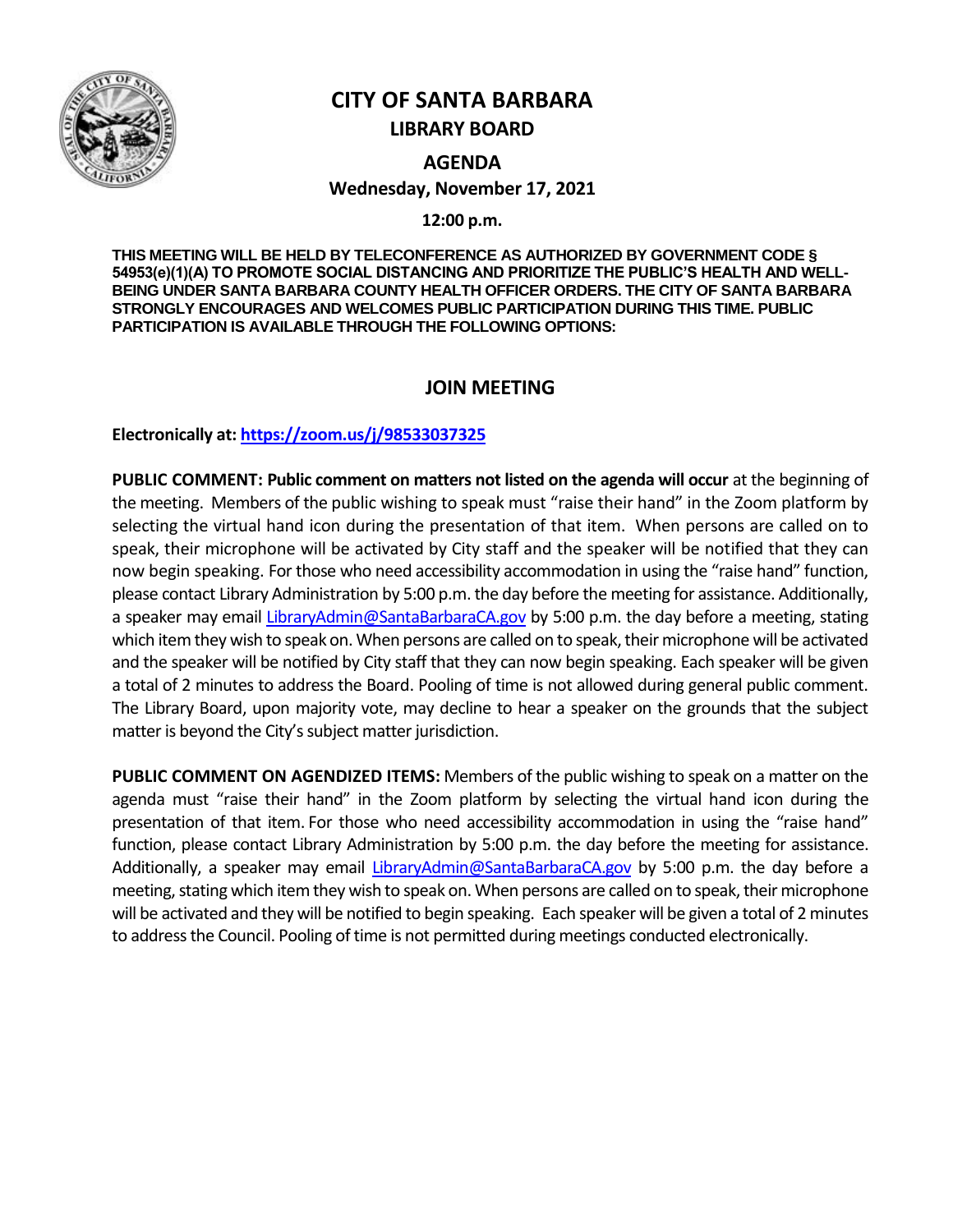# **CALL TO ORDER**

# **ROLL CALL**

# **APPROVAL OF MINUTES – of October 14, 2021**

*Recommendation: That the Library Board waive the reading and approve the minutes of Thursday, October 14, 2021.*

# **CHANGES TO THE AGENDA**

### **PUBLIC COMMENT**

Any member of the public may address the Library Board for up to two minutes on any subject within the jurisdiction of the Board that is not scheduled for a public discussion before the Board.

# **LIBRARY SUPPORT ACTIVITIES**

Santa Barbara Public Library Foundation Friends of the Santa Barbara Public Library

#### **NEW BUSINESS**

- **1. Recognition of Board Member Service** *Recommendation: That the Library Board recognize the exiting Board member.*
- **2. Election of Vice Chair** *Recommendation: That the Library Board elect a Vice Chair for 2021.*
- **3. Library Board Meeting Schedule 2022** *Recommendation: That the Library Board review and adopt the Library Board Meeting Schedule for 2022.*

# **4. December Library Board Meeting**

*Recommendation: That the Library Board determine the schedule for or cancel the December Library Board meeting.* 

# **ADMINISTRATIVE REPORTS**

- **5. ILS and Black Gold Membership Update** *Recommendation: That the Library Board receive an update on the Library's migration to a new ILS and the status of their Black Gold membership.*
- **6. Library Director's Report: Building and Grounds** *Recommendation: That the Library Board receive the monthly Library Director's Report, Building and Grounds.*
- **7. Library Director's Report: Programs** *Recommendation: That the Library Board receive the monthly Library Director's Report, Programs.*
- **8. Library Director's Report: Collections and Circulation**